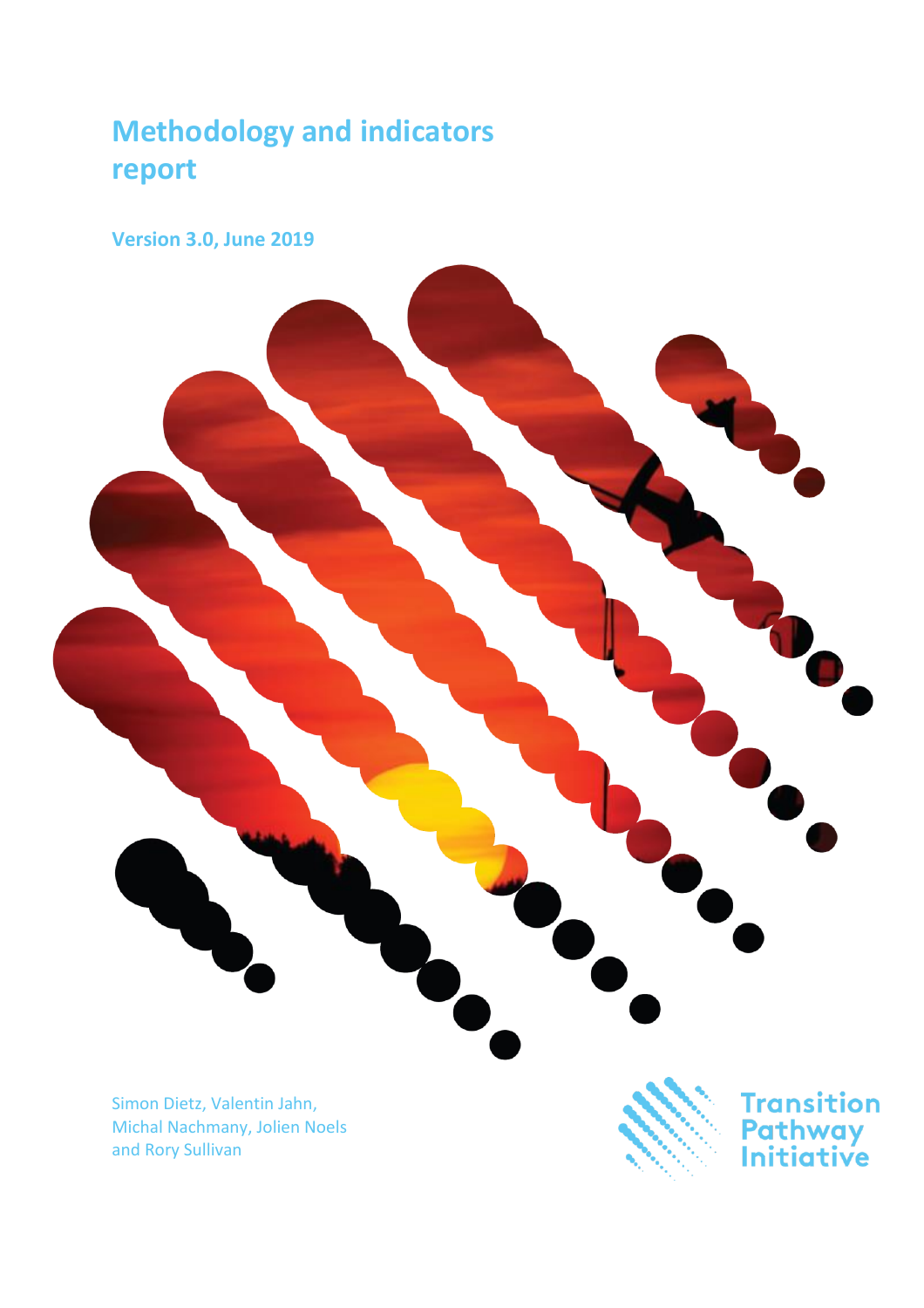## **CONTENTS**

| 1.   |                                                                                     |
|------|-------------------------------------------------------------------------------------|
| 1.1. |                                                                                     |
| 1.2. |                                                                                     |
| 2.   |                                                                                     |
| 2.1. |                                                                                     |
| 2.2. |                                                                                     |
| 2.3. |                                                                                     |
| 3.   |                                                                                     |
| 3.1. |                                                                                     |
| 3.2. |                                                                                     |
| 3.3. |                                                                                     |
| 3.4. |                                                                                     |
| 3.5. |                                                                                     |
| 4.   |                                                                                     |
| 5.   |                                                                                     |
|      | APPENDIX 1. Mapping of TPI's management quality framework to TCFD recommendations18 |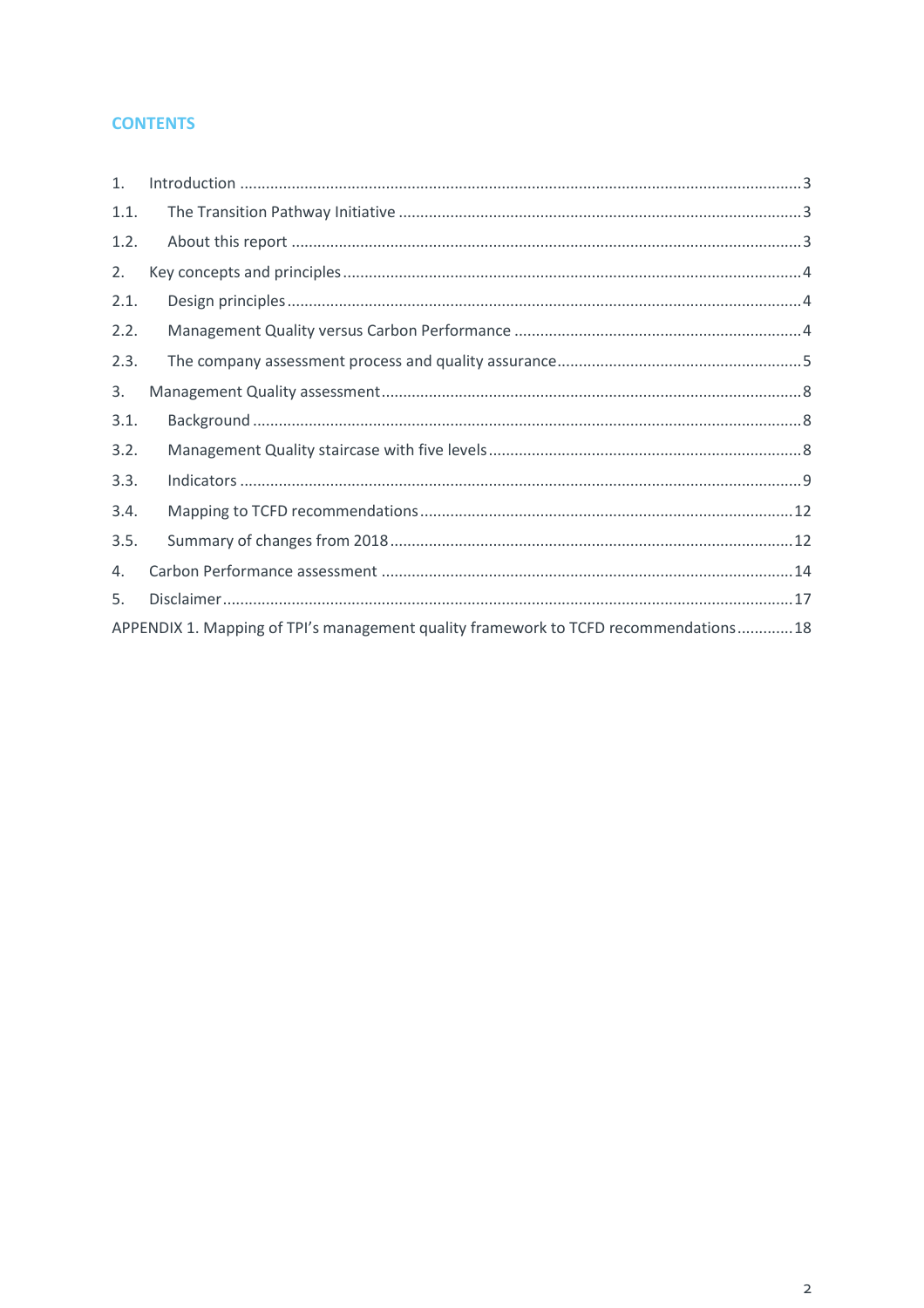# <span id="page-2-0"></span>**1. INTRODUCTION**

### <span id="page-2-1"></span>**1.1. The Transition Pathway Initiative**

The Transition Pathway Initiative (TPI) was established in January 2017. It is a global initiative led by asset owners and supported by asset managers. As of June 2019, over 45 investors globally have already pledged support for the TPI; jointly they represent over \$14 trillion combined Assets Under Management and Advice.

TPI aims to evaluate what the transition to a low-carbon economy looks like for companies with a high impact on climate change, such as electricity utilities and oil and gas producers. It also aims to assess how well-prepared these companies are for the low-carbon transition. Companies are analysed in two ways:

- 1. *Management Quality*: TPI evaluates and tracks the quality of companies' governance/management of their greenhouse gas emissions and of risks and opportunities related to the low-carbon transition.
- 2. *Carbon Performance*: TPI also evaluates how companies' carbon emissions compare with the international targets and national pledges made as part of the UN Paris Agreement. It does this by comparing companies in high-emitting sectors against each other and against sector-specific benchmarks, which establish the performance of an average company that is aligned with international emissions targets.

TPI publishes the results of its analysis through an open online tool hosted by the Grantham Research Institute on Climate Change and the Environment at the London School of Economics (LSE):

# [http://www.transitionpathwayinitiative.org.](http://www.transitionpathwayinitiative.org/)

TPI encourages investors to use the data, indicators and online tool to inform their investment research, decision making, engagement with companies, proxy voting and dialogue with fund managers and policy makers, bearing in mind the Disclaimer that can be found in Section [5](#page-16-0) of this document.

# <span id="page-2-2"></span>**1.2. About this report**

This is the third edition of TPI's Methodology and Indicators Report. It provides the technical background to TPI's assessments of Management Quality and Carbon Performance, with a particular focus on Management Quality. We also publish occasional Methodology Notes on Carbon Performance, since the details of how to assess Carbon Performance vary between sectors. This report supersedes Version 2.0 of the Methodology and Indicators Report, published in May 2018.

The report describes:

- The key principles underpinning TPI and the TPI company assessment process, including quality assurance provisions and how company feedback is handled (Section [2\)](#page-3-0);
- The Management Quality framework, including the specific indicators used to populate the framework and how companies are placed on the framework's levels (Section [3\)](#page-7-0);
- A broad outline of how TPI assesses Carbon Performance (Section [4\)](#page-13-0).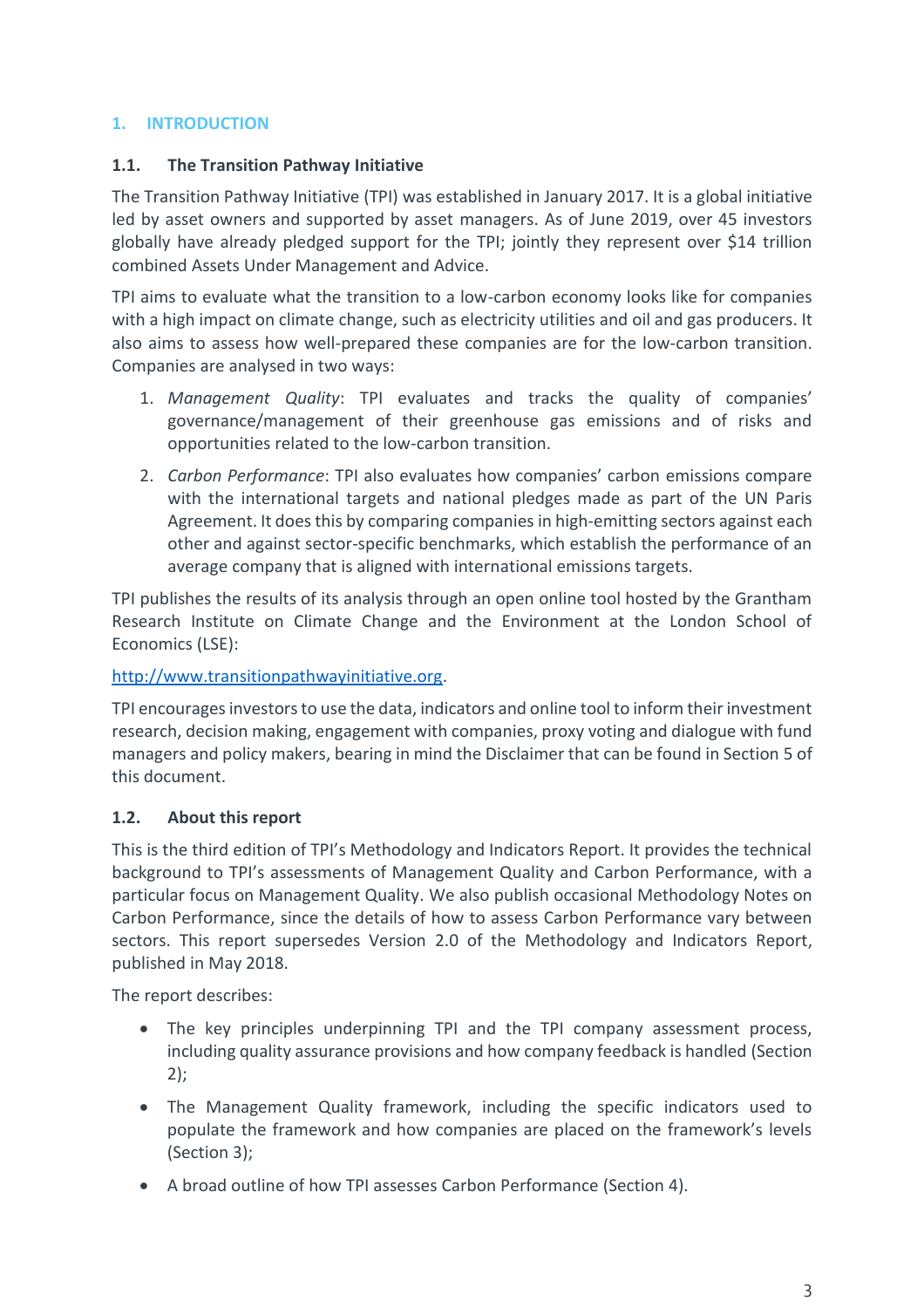#### <span id="page-3-0"></span>**2. KEY CONCEPTS AND PRINCIPLES**

#### <span id="page-3-1"></span>**2.1. Design principles**

The following high-level principles have guided our approach to designing the TPI methodology:

- Company assessments should be based solely on publicly available information. There are two reasons for this. The first is that encouraging companies to provide a better account of how they manage climate change is a core objective of TPI. The second is to ensure that companies are assessed consistently, thereby avoiding any suggestion that individual companies are in any way favoured by the assessment methodology.
- Indicators should be objectively assessable. That is, the users of TPI data and other stakeholders (including the companies themselves) should be able to understand why a company has met, or not met, a particular Management Quality indicator, and how a company's emissions performance has been quantified.
- Indicators of Management Quality should be relevant to all companies in all sectors covered by TPI. The reason is that investors want to be able to compare sectors and, when communicating with stakeholders, to be able to demonstrate the overall outcomes of their engagement.
- Carbon Performance benchmarks should be sector-specific. The reason is that different sectors of the economy (e.g. oil and gas production, electricity generation and automobile manufacturing) face different challenges arising from the low-carbon transition, including where emissions are concentrated in the value chain, and how costly it is to reduce emissions.
- TPI's outputs should be useful to asset owners as they engage with companies and with asset managers. Of particular importance is ensuring that TPI is relevant and useful to asset owners with relatively little capacity or expertise on climate change.
- Indicators should link to, or build on, existing initiatives and disclosure frameworks (e.g. the FSB Taskforce on Climate-related Financial Disclosures or TCFD) as far as possible. That is, unless there is a compelling reason to do otherwise, the data used by TPI should be those already reported by companies or that are commonly requested by investors.
- Indicators should be pitched at a high level of aggregation and apply to the corporation as a whole. It is acknowledged that investors may wish to dig deeper into specific aspects of practice or performance (e.g. to understand risk and opportunity on a country-by-country basis). For these investors, TPI's data can be used in conjunction with other measures, such as those relating to financial performance (e.g. sales, turnover) and those that provide a more granular assessment of corporate climate action.

#### <span id="page-3-2"></span>**2.2. Management Quality versus Carbon Performance**

Our assessment of companies' progress on the low-carbon transition is divided into two parts: (1) *Management Quality* and (2) *Carbon Performance*.

Management Quality describes companies' carbon management practices, in other words their governance of greenhouse gas emissions and the risks and opportunities arising from the low-carbon transition. For example, Management Quality indicators include whether a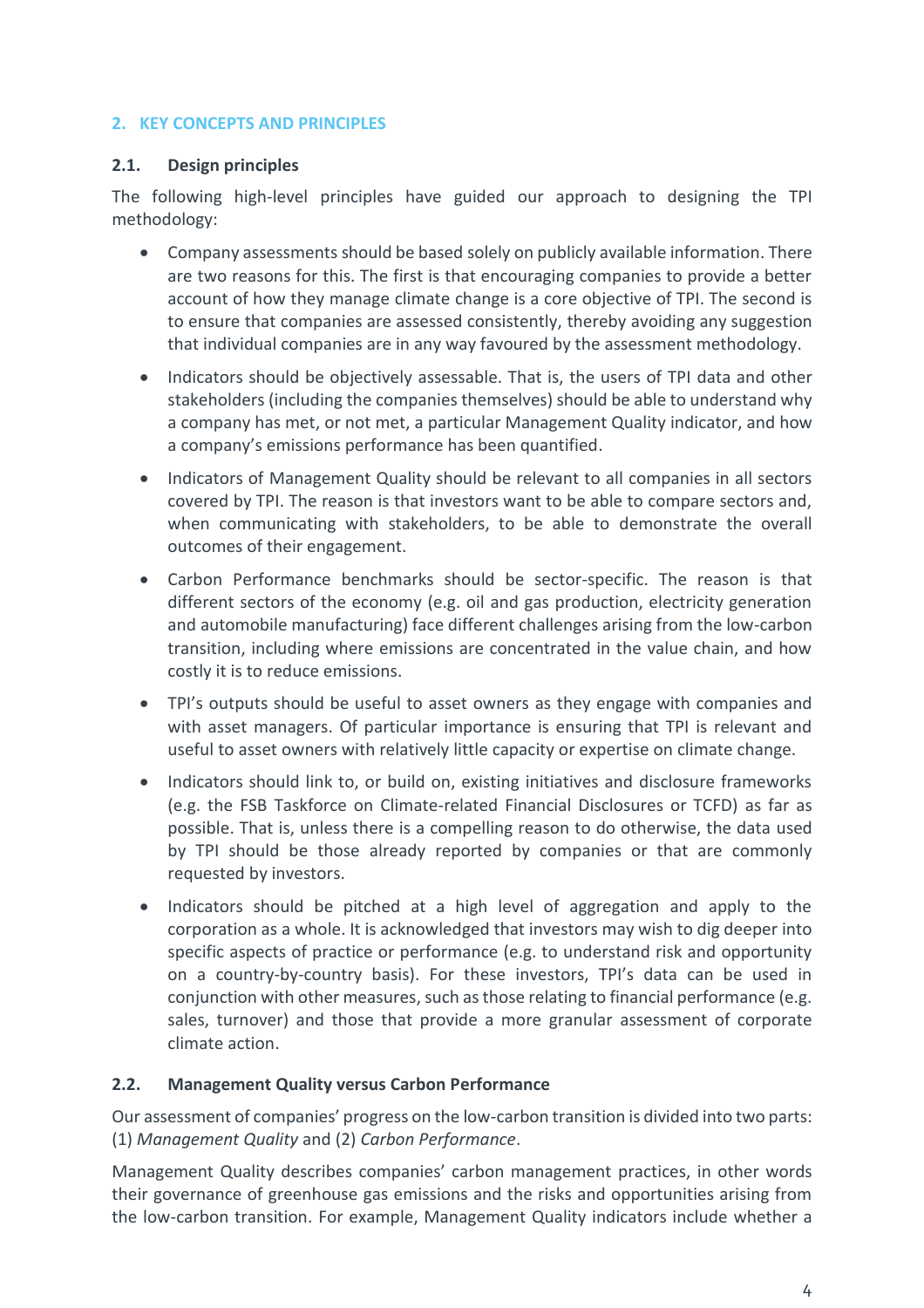company has a climate-change policy in place, to what extent it discloses its emissions, and whether the company has allocated board responsibility for climate change.

Carbon Performance describes what emissions pathway a company is on and how it compares to the international targets and national pledges made as part of the UN Paris Agreement, for example the aim to limit global warming to 2°C above the pre-industrial level.

One of the reasons why we assess Management Quality and Carbon Performance separately is that research shows the relationship between them is by no means clear cut [1]- [5]. The ideal scenario is that companies with robust, well-developed carbon management systems and processes adopt business strategies that are aligned with the low-carbon transition. Conversely companies with weaknesses in their carbon management systems and processes might be less likely to set challenging emissions targets.

However, at any particular moment one can find examples of companies with good carbon management systems, who nonetheless have high emissions, and *vice versa*. This might be because the highest-emitting companies are forced to place the highest priority on reducing those emissions.

There is some evidence to suggest that, while good carbon management appears unrelated to current emissions, it leads to lower *future* emissions, because companies with good carbon management are more likely to set and deliver on stretching emissions targets.[6] Nonetheless some companies with good carbon management have not set ambitious emissions targets[6]. There are several possible explanations for this. Some are external, such as weaknesses in the signals being sent to business by national/local policy makers. Some are internal, such as management scepticism about the business case for climate action, or limited capacity to make the changes necessary to transition to a low-carbon economy. There are also cases where the converse applies, i.e. companies have set ambitious targets, but lack the knowledge, management systems or capacity to implement them.

Ultimately Management Quality assessment focuses on processes, while Carbon Performance focuses on outcomes. Together they are intended to provide a holistic view of companies' progress on the low-carbon transition.

#### <span id="page-4-0"></span>**2.3. The company assessment process and quality assurance**

TPI's Management Quality assessments are based on data provided by FTSE Russell, specifically the data and indicators it uses to develop its ESG Ratings.<sup>1</sup> These data go through a four-stage quality assurance process before being provided to TPI:

- 1. **Initial assessment and analyst quality control**. A FTSE Russell analyst conducts the initial company assessment, including a review of the previous year's assessment to assess if a change in data from the previous year is justified. This is followed by a second analyst carrying out a check on the company analysis and by a separate, more experienced, analyst reviewing company assessments to ensure accuracy and consistency.
- 2. **Company review**. FTSE Russell contacts the company, providing it with the opportunity to review the data collected. FTSE Russell's research process only allows publicly available information to be used.
- 3. **Trend quality control**. Senior FTSE Russell analysts conduct trend analysis to look for inconsistent data and data outliers. They also conduct focused quality control on

<sup>1</sup> For further information se[e http://www.ftse.com/products/downloads/ESG-ratings-overview.pdf?800.](http://www.ftse.com/products/downloads/ESG-ratings-overview.pdf?800)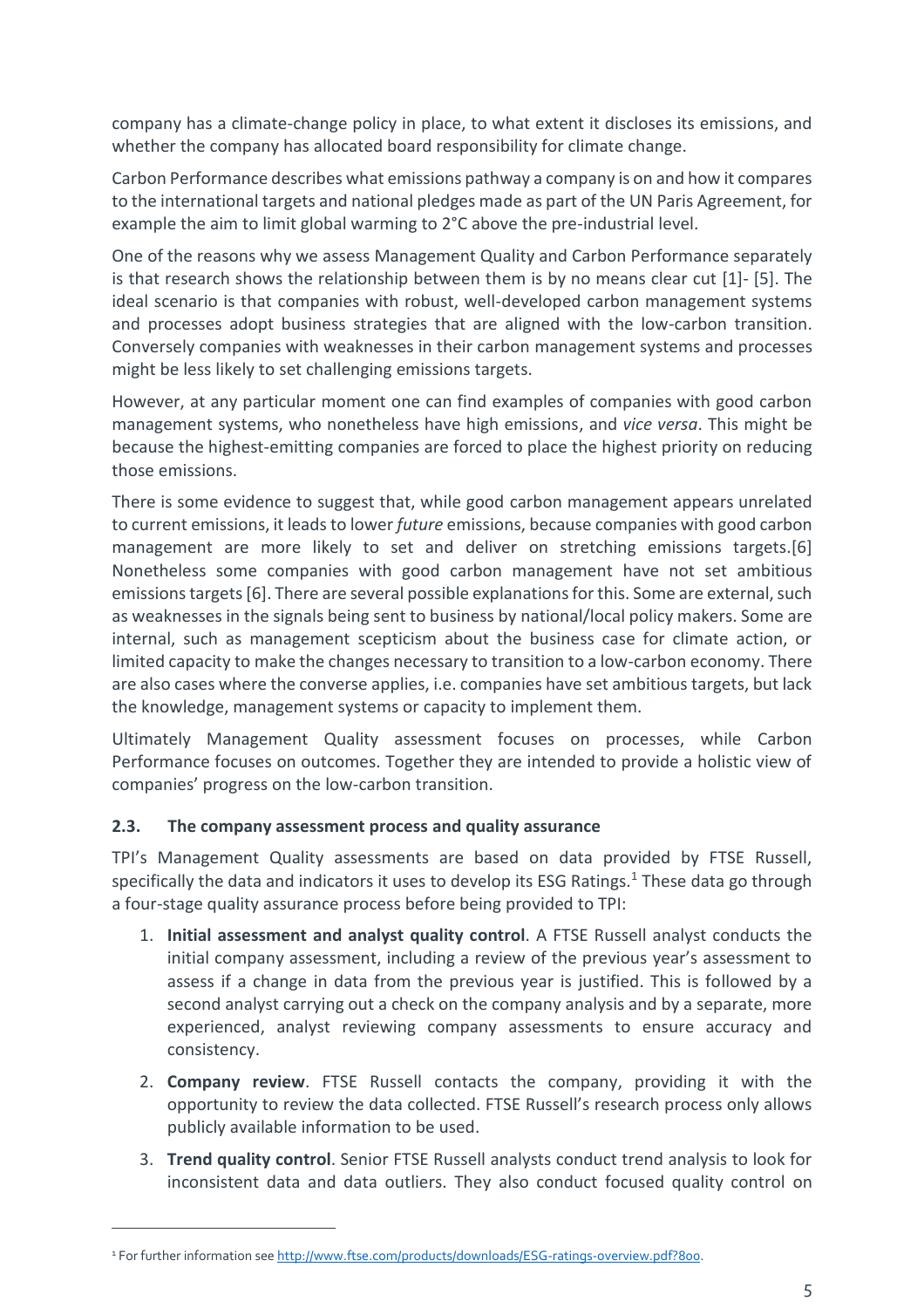particular indicators, based on their understanding of indicators that are more vulnerable to errors.

4. **Quality management**. FTSE Russell staff carry out a series of quality-monitoring checks, focusing on both quantitative data consistency (e.g. units, gaps, outliers) and qualitative data (e.g. checking interpretation and criteria guidance). The results of these checks are shared with analysts in order for them to implement changes and enhance their quality control processes.

TPI processes the Management Quality data provided by FTSE Russell according to the methodology set out below and it carries out its own Carbon Performance assessment from beginning to end. Both of these assessments are then subject to TPI's own quality assurance as follows:

- **Initial data collection and review**. An analyst collects Carbon Performance data from company disclosures and conducts a detailed review to confirm that the data are complete and consistent with those collected by FTSE Russell, where the data overlap. Any inconsistencies are discussed with FTSE Russell.
- **Initial findings review**. Following the application of TPI's Management Quality and Carbon Performance methodologies to the data, a different analyst reviews each company's assessment in detail, and we look at overall trends across companies with a view to identifying outliers and unusual patterns.
- **Company review**. Once we have completed the company assessments, we write to each of the companies with its draft TPI assessment (as well as the FTSE Russell data that underpin the Management Quality assessment), requesting that the companies review their assessments and confirm the accuracy of the underlying data.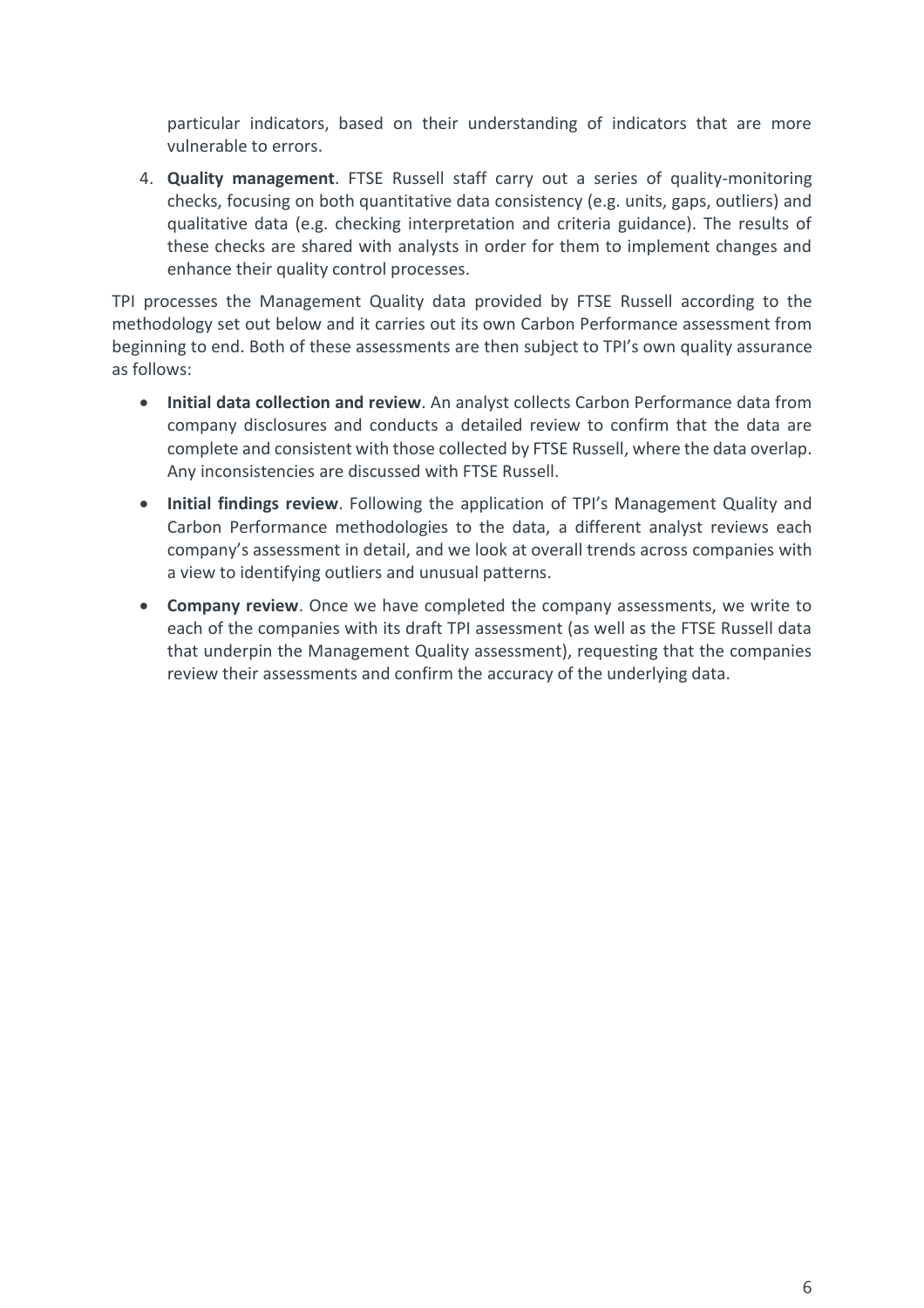• **Final assessment**. We review company responses and either amend their assessments, or provide a justification for why the assessment should not change. Further details of our procedures for incorporating company feedback are contained in Box 1.

#### **Box 1. Responding to companies**

Allowing companies the opportunity to review and, if necessary, correct their assessments is an integral part of TPI's quality assurance process. We send each company its draft TPI assessment and the data that underpin that assessment, offering companies the opportunity to review and comment.

If a company seeks to challenge its result/representation, our process is as follows:

- We review the information provided by the company (involving FTSE Russell where appropriate). At this point, we may request that the company provides additional information.
- If we conclude that the company's challenge has merit, we (a) update/correct the relevant information and (b) inform the company of the changes that have been made.
- If we conclude that there are insufficient grounds to change our assessment, we explain our decision to the company.
- If a company chooses to further contest the results and reverts to legal means to do so, we will redact the company assessment from the TPI online tool and associated publications and will list the company as having challenged its assessment.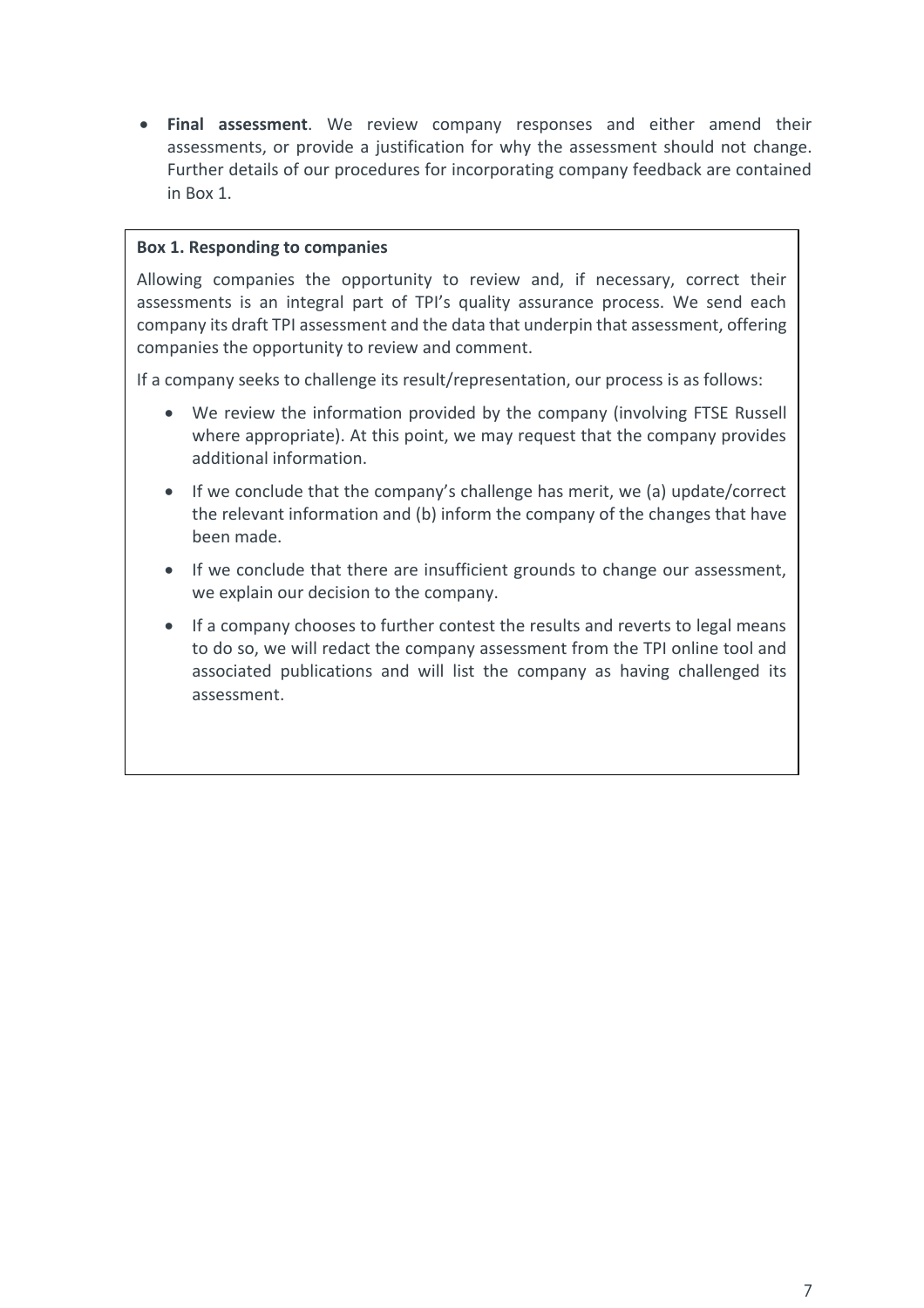#### <span id="page-7-0"></span>**3. MANAGEMENT QUALITY ASSESSMENT**

#### <span id="page-7-1"></span>**3.1. Background**

TPI's Management Quality methodology has been developed through an iterative process of research, testing and review. The main elements of this work have been:

- **Literature Review**. It has been desirable to align our work with other existing initiatives and disclosure frameworks, including the indicators requested by CDP, the Climate Disclosure Standards Board and the Global Reporting Initiative, and the recommendations of TCFD. We have also drawn inspiration from the manner in which investors articulate their expectations of companies on other sustainability-related issues, such as the Access to Medicines Index, the Access to Nutrition Index and the Business Benchmark on Farm Animal Welfare.
- **Testing the Indicators**. TPI's original Management Quality framework, the 2018 revision and this 2019 revision have been extensively piloted on samples of FTSE Russell data. For the 2019 revision, we tested various permutations of the framework on a sample of 49 companies, all of which had been assessed by TPI, under version 2.0 of the Management Quality framework, in 2017. When conducting these tests, we sought to answer a number of different questions, such as: are the necessary data available to generate the indicators and, if not, are there alternative data that could provide the same insights? Do the indicators and the framework generate meaningful results, for example do they effectively differentiate between companies? How do the results compare with other measures of corporate climate-change performance (e.g. from CDP)? Can the indicators be assessed objectively and consistently? Are the results sensitive to the inclusion/exclusion of specific questions?
- **Peer Review**. Drafts of the framework have been shared with TPI's Technical Advisory Group and with its Steering Group for comment. The first draft reviewed 2017 experience and provided a menu of options for revising the framework. The second and third draft focused on a single proposed framework and posed a series of specific questions to members of the Groups about, for example, how stringent certain indicators should be and where they should sit in the framework.

#### <span id="page-7-2"></span>**3.2. Management Quality staircase with five levels**

Companies tend to implement their carbon management systems and processes in a relatively staged and structured manner. They often start by publicly acknowledging the relevance of climate change to their business and developing a high-level policy or statement. They then tend to set some relatively short-term, process-oriented targets, before progressively extending the duration and stringency of their targets, and defining these in a more precise, quantitative way. A similar phenomenon is often seen in reporting: companies tend to start by reporting on the operational (or Scope 1 and 2) carbon emissions from part of their business, and then progressively extend this reporting to apply to more of the business and, in time, to cover some of the emissions from their supply chains and from the use of their products (Scope 3 emissions).

Accordingly, TPI's Management Quality framework tracks the progress of companies through the following five levels:

- **Level 0 – Unaware of (or not Acknowledging) Climate Change as a Business Issue**.
- **Level 1 – Acknowledging Climate Change as a Business Issue**: the company acknowledges that climate change presents business risks and/or opportunities, and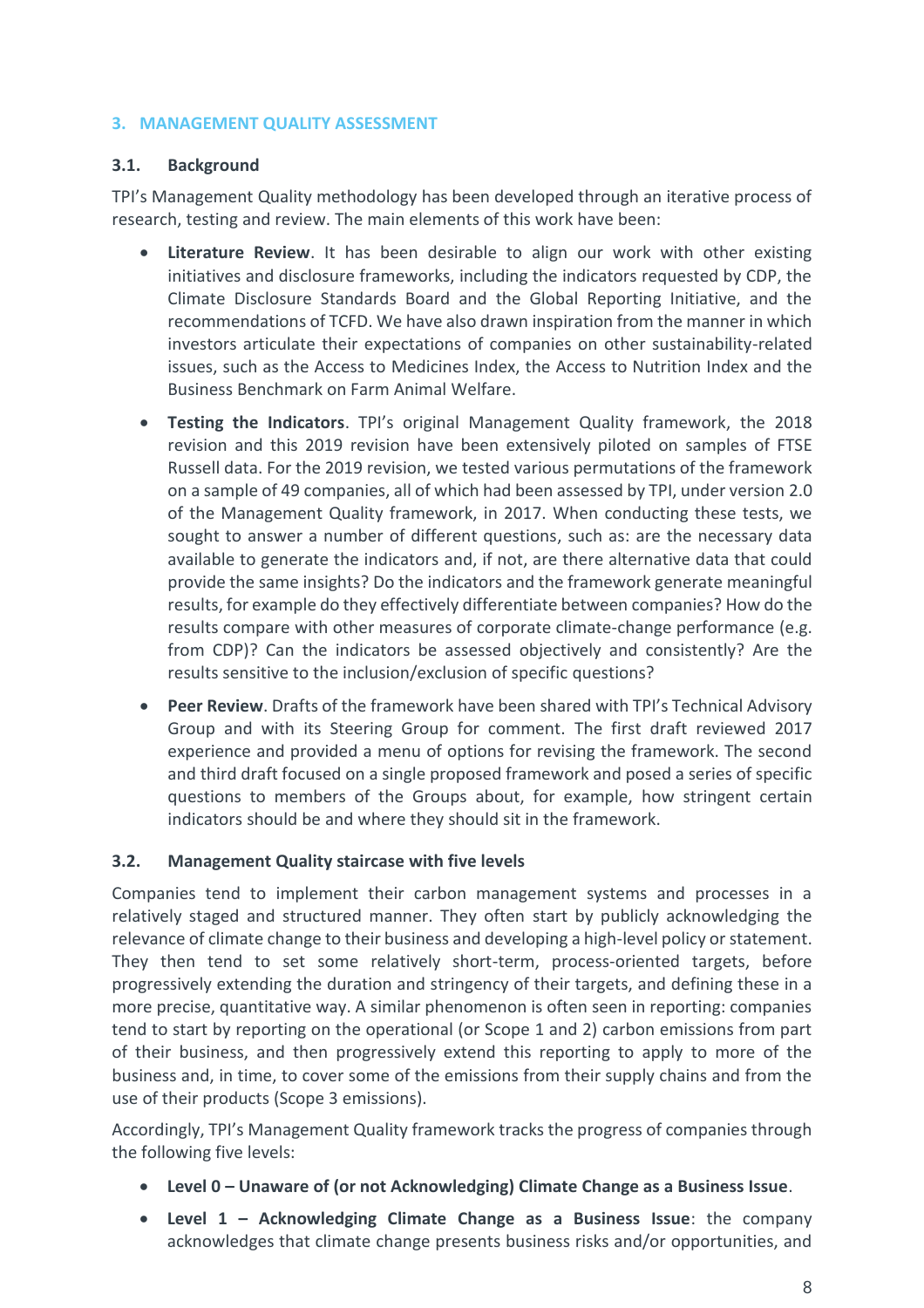that the company has a responsibility to manage its greenhouse gas emissions. This is often the point where companies adopt a climate change policy.

- **Level 2 – Building Capacity**: the company develops its basic capacity, its management systems and processes, and starts to report on practice and performance.
- **Level 3 – Integrating into Operational Decision-Making**: the company improves its operational practices, assigns senior management or board responsibility for climate change and provides comprehensive disclosures on its carbon practices and performance.
- **Level 4 – Strategic Assessment**: the company develops a more strategic and holistic understanding of risks and opportunities related to the low-carbon transition and integrates this into its business strategy and capital expenditure decisions.

Some companies are still at an early stage of establishing carbon management and reporting processes, whereas others have assessed the resilience of their businesses and business models to a range of future low-carbon scenarios, published details of their low-carbon research and development (R&D) and investment strategies, and aligned their strategic key performance indicators (KPIs) on climate change with their executive incentives.

Up to 19 specific Management Quality indicators/questions are used to map companies on to these five levels. These are set out in detail below. The data underpinning the indicators are provided by FTSE Russell.

With the exception of Level 0, companies need to be assessed as Yes on all of the questions pertaining to a level, before they can advance to the next level. We also recognise companies that meet all the TPI indicators  $-$  i.e. that return a perfect Management Quality score  $-$  as *'Four star'* companies.

Companies can move in both directions on the Management Quality staircase and movement can come about either because companies' management practices change, or because the set of indicators used to sort companies on to different levels evolves.

#### <span id="page-8-0"></span>**3.3. Indicators**

Table 1 lists the 2019 TPI Management Quality indicators and provides explanatory notes.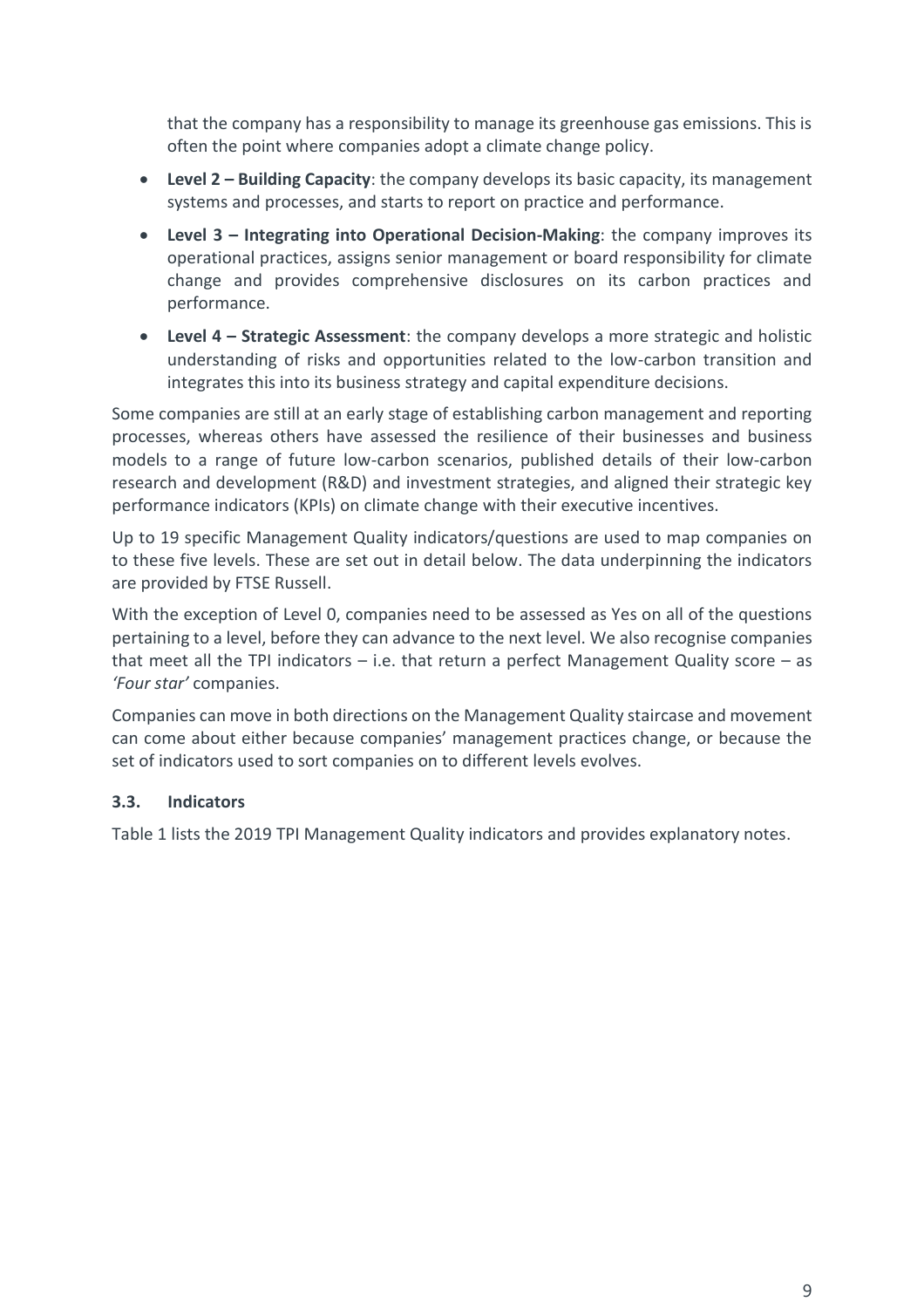|  | Table 1 TPI Management Quality framework, including indicators |  |  |  |  |
|--|----------------------------------------------------------------|--|--|--|--|
|--|----------------------------------------------------------------|--|--|--|--|

| Level 0: Unaware of (or not Acknowledging) Climate Change as a Business Issue |                                                                                                                                                                                                                                                                                                                                                                            |  |  |  |  |
|-------------------------------------------------------------------------------|----------------------------------------------------------------------------------------------------------------------------------------------------------------------------------------------------------------------------------------------------------------------------------------------------------------------------------------------------------------------------|--|--|--|--|
| <b>Question 1</b>                                                             | Does the company acknowledge climate change as a significant issue for the business?                                                                                                                                                                                                                                                                                       |  |  |  |  |
|                                                                               | [If the company does not acknowledge climate change as a significant issue for the<br>business, it is placed on Level 0]                                                                                                                                                                                                                                                   |  |  |  |  |
| <b>Notes</b>                                                                  | Companies are assessed as Yes if they:                                                                                                                                                                                                                                                                                                                                     |  |  |  |  |
|                                                                               | Recognise climate change as a relevant risk and/or opportunity for the<br>$\bullet$<br>business (Q2); or                                                                                                                                                                                                                                                                   |  |  |  |  |
|                                                                               | Have a policy or an equivalent statement committing them to take action on<br>$\bullet$<br>climate change (Q3); or                                                                                                                                                                                                                                                         |  |  |  |  |
|                                                                               | Have set greenhouse gas emission reduction targets (Q4); or<br>$\bullet$                                                                                                                                                                                                                                                                                                   |  |  |  |  |
|                                                                               | Have published information on their operational greenhouse gas emissions<br>$\bullet$<br>$(Q5)$ .                                                                                                                                                                                                                                                                          |  |  |  |  |
|                                                                               | Level 1: Acknowledging Climate Change as a Business Issue                                                                                                                                                                                                                                                                                                                  |  |  |  |  |
| <b>Question 2</b>                                                             | Does the company recognise climate change as a relevant risk and/or opportunity for<br>the business?                                                                                                                                                                                                                                                                       |  |  |  |  |
| <b>Notes</b>                                                                  | Companies are assessed as Yes if they demonstrate recognition of climate change as a<br>relevant risk and/or opportunity to the business, or if they have incorporated at least<br>two of the following, more advanced management practices, namely they:                                                                                                                  |  |  |  |  |
|                                                                               | Have a process to manage climate-related risks (Q12);<br>$\bullet$<br>Have set long-term quantitative targets for reducing their greenhouse gas<br>$\bullet$<br>emissions (Q14);<br>Incorporate climate change performance into remuneration for senior<br>$\bullet$<br>executives (Q15);                                                                                  |  |  |  |  |
|                                                                               | Incorporate climate change risks and opportunities in their strategy (Q16);<br>$\bullet$<br>Undertake climate scenario planning (Q17);<br>$\bullet$<br>Disclose an internal price of carbon (Q18);<br>$\bullet$<br>Ensure consistency between their climate change policies and the positions<br>$\bullet$<br>taken by trade associations of which they are members (Q19). |  |  |  |  |
| <b>Question 3</b>                                                             | Does the company have a policy (or equivalent) commitment to action on climate<br>change?                                                                                                                                                                                                                                                                                  |  |  |  |  |
| <b>Notes</b>                                                                  | Companies are assessed as Yes if they have a published policy or commitment<br>statement on climate change that commits them to addressing the issue, or to<br>reducing or avoiding their impact on climate change (e.g. to reduce emissions or<br>improve their energy efficiency).                                                                                       |  |  |  |  |
|                                                                               | <b>Level 2: Building Capacity</b>                                                                                                                                                                                                                                                                                                                                          |  |  |  |  |
| <b>Question 4</b>                                                             | Has the company set greenhouse gas emission reduction targets?                                                                                                                                                                                                                                                                                                             |  |  |  |  |
| <b>Notes</b>                                                                  | Companies are assessed as Yes if they have greenhouse gas emissions reduction<br>targets. These targets may cover Scopes 1, 2 and/or 3, and they may be quantified or<br>unquantified.                                                                                                                                                                                     |  |  |  |  |
|                                                                               | This question is less demanding than Questions 7 and 13, which require companies to<br>have set quantified targets and for those quantified targets to be long-term,<br>respectively. Companies that are assessed as Yes on Question 7, or Yes on Questions 7<br>and 13, are automatically assessed as Yes on Question 4.                                                  |  |  |  |  |
| <b>Question 5</b>                                                             | Has the company published information on its operational (Scope 1 and 2) greenhouse<br>gas emissions?                                                                                                                                                                                                                                                                      |  |  |  |  |
| <b>Notes</b>                                                                  | Companies are assessed as Yes if they report on their Scope 1 and 2, or their Scope 1, 2<br>and 3 emissions. Companies that only report Scope 1 emissions are assessed as No.                                                                                                                                                                                              |  |  |  |  |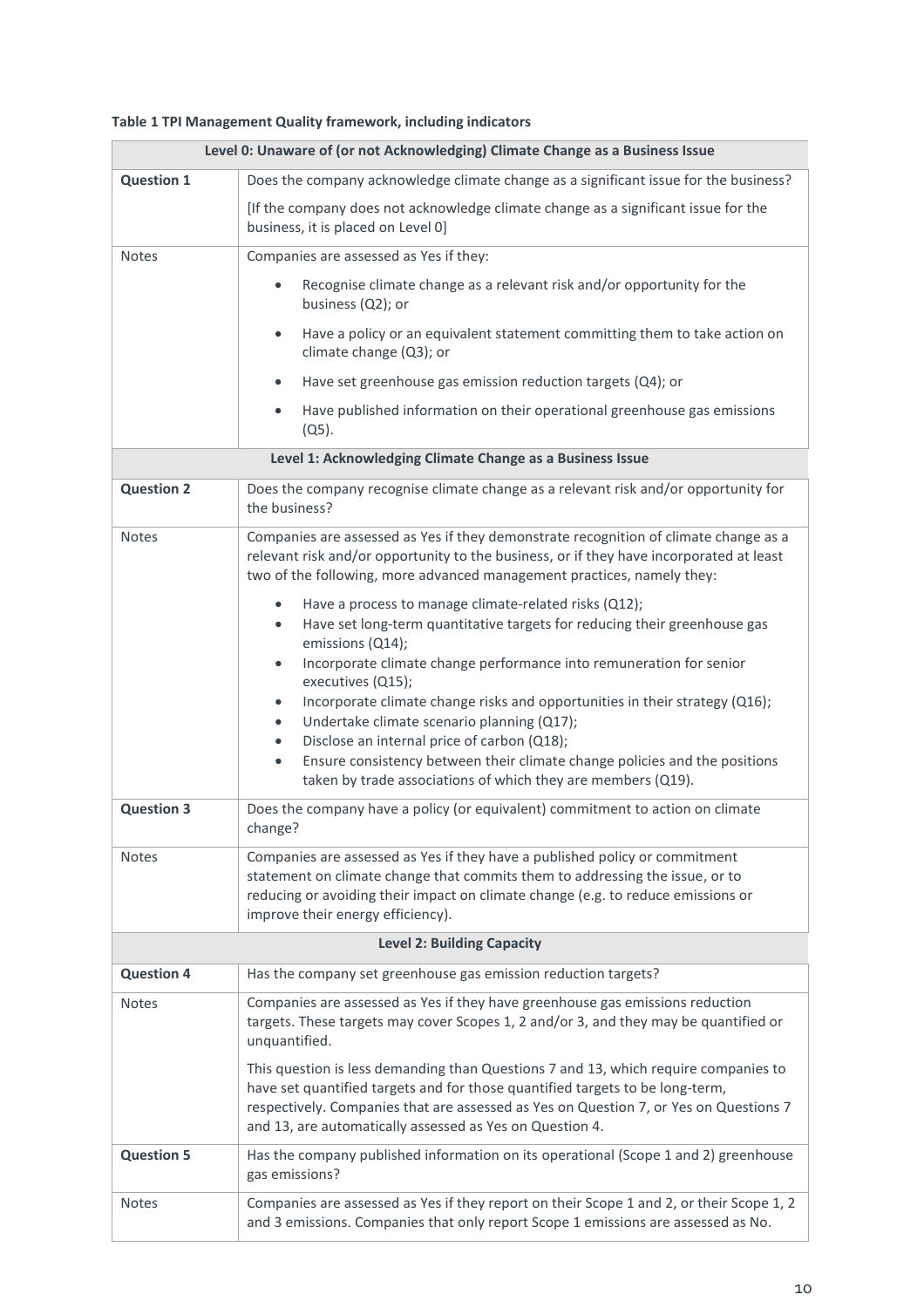| Level 3: Integrating into Operational Decision-Making |                                                                                                                                                                                                                                                                                                                                                                                                                                                  |  |  |  |  |
|-------------------------------------------------------|--------------------------------------------------------------------------------------------------------------------------------------------------------------------------------------------------------------------------------------------------------------------------------------------------------------------------------------------------------------------------------------------------------------------------------------------------|--|--|--|--|
| <b>Question 6</b>                                     | Has the company nominated a board member or board committee with explicit<br>responsibility for oversight of the climate change policy?                                                                                                                                                                                                                                                                                                          |  |  |  |  |
| <b>Notes</b>                                          | Companies are assessed as Yes if they provide evidence of clear board or board<br>committee oversight of climate change, or if they have a named individual/position<br>responsible for climate change at board level.                                                                                                                                                                                                                           |  |  |  |  |
| <b>Question 7</b>                                     | Has the company set quantitative targets for reducing its greenhouse gas emissions?                                                                                                                                                                                                                                                                                                                                                              |  |  |  |  |
| <b>Notes</b>                                          | Companies are assessed as Yes if they have set quantified targets to reduce<br>greenhouse emissions in relative or absolute terms (Scopes 1, 2 and/or 3).                                                                                                                                                                                                                                                                                        |  |  |  |  |
|                                                       | This question is more demanding than Question 4, as companies must have set<br>quantitative targets to reduce emissions. This question differs from Question 13, which<br>asks whether companies have set quantified targets for reducing greenhouse gases<br>over the long term (i.e. targets that are more than 5 years in duration). Companies that<br>are assessed as Yes on Question 13 are automatically assessed as Yes on this question. |  |  |  |  |
| <b>Question 8</b>                                     | Does the company report on Scope 3 emissions?                                                                                                                                                                                                                                                                                                                                                                                                    |  |  |  |  |
| <b>Notes</b>                                          | Companies are assessed as Yes if they report on Scope 3 emissions separately, either in<br>total or in one or more categories, or if they provide a total for Scope 1, 2 and 3<br>emissions.                                                                                                                                                                                                                                                     |  |  |  |  |
| <b>Question 9</b>                                     | Has the company had its operational (Scope 1 and/or 2) greenhouse gas emissions data<br>verified?                                                                                                                                                                                                                                                                                                                                                |  |  |  |  |
| <b>Notes</b>                                          | Companies are assessed as Yes if their operational greenhouse gas emissions have<br>been independently verified by a third party, or if they state the international<br>assurance standard they have used and the level of assurance.                                                                                                                                                                                                            |  |  |  |  |
| <b>Question 10</b>                                    | Does the company support domestic and international efforts to mitigate climate<br>change?                                                                                                                                                                                                                                                                                                                                                       |  |  |  |  |
| <b>Notes</b>                                          | Companies are assessed as Yes if they demonstrate support for mitigating climate<br>change through membership of business associations that are supportive, and if they<br>have a clear company position on public policy and regulation.                                                                                                                                                                                                        |  |  |  |  |
| <b>Question 11</b>                                    | Does the company disclose its membership and involvement in trade associations<br>engaged in climate issues?                                                                                                                                                                                                                                                                                                                                     |  |  |  |  |
| <b>Notes</b>                                          | Companies are assessed as Yes if they have disclosed their memberships of trade<br>associations that engage on climate-related issues, and if they have disclosed their<br>involvement in these trade associations.                                                                                                                                                                                                                              |  |  |  |  |
| <b>Question 12</b>                                    | Does the company have a process to manage climate-related risks?                                                                                                                                                                                                                                                                                                                                                                                 |  |  |  |  |
| <b>Notes</b>                                          | Companies are assessed as Yes if they have integrated climate change into multi-<br>disciplinary company-wide risk management, or if they have a specific climate-related<br>risk management process.                                                                                                                                                                                                                                            |  |  |  |  |
| Question<br>13(applicable to<br>some sectors<br>only) | Does the company disclose materially important Scope 3 emissions?                                                                                                                                                                                                                                                                                                                                                                                |  |  |  |  |
| <b>Notes</b>                                          | Scope 3 emissions are diverse and many companies only disclose in a sub-set of<br>categories. In some sectors, particular categories of Scope 3 emissions are materially<br>important, in the sense of being a large share of lifecycle emissions. In these sectors,<br>we require companies to specifically disclose emissions in the relevant category or<br>categories.                                                                       |  |  |  |  |
|                                                       | For example, in automobile manufacturing, coal mining, and oil and gas production, we<br>ask: does the company disclose Scope 3 emissions from use of sold products?                                                                                                                                                                                                                                                                             |  |  |  |  |
| Level 4: Strategic Assessment                         |                                                                                                                                                                                                                                                                                                                                                                                                                                                  |  |  |  |  |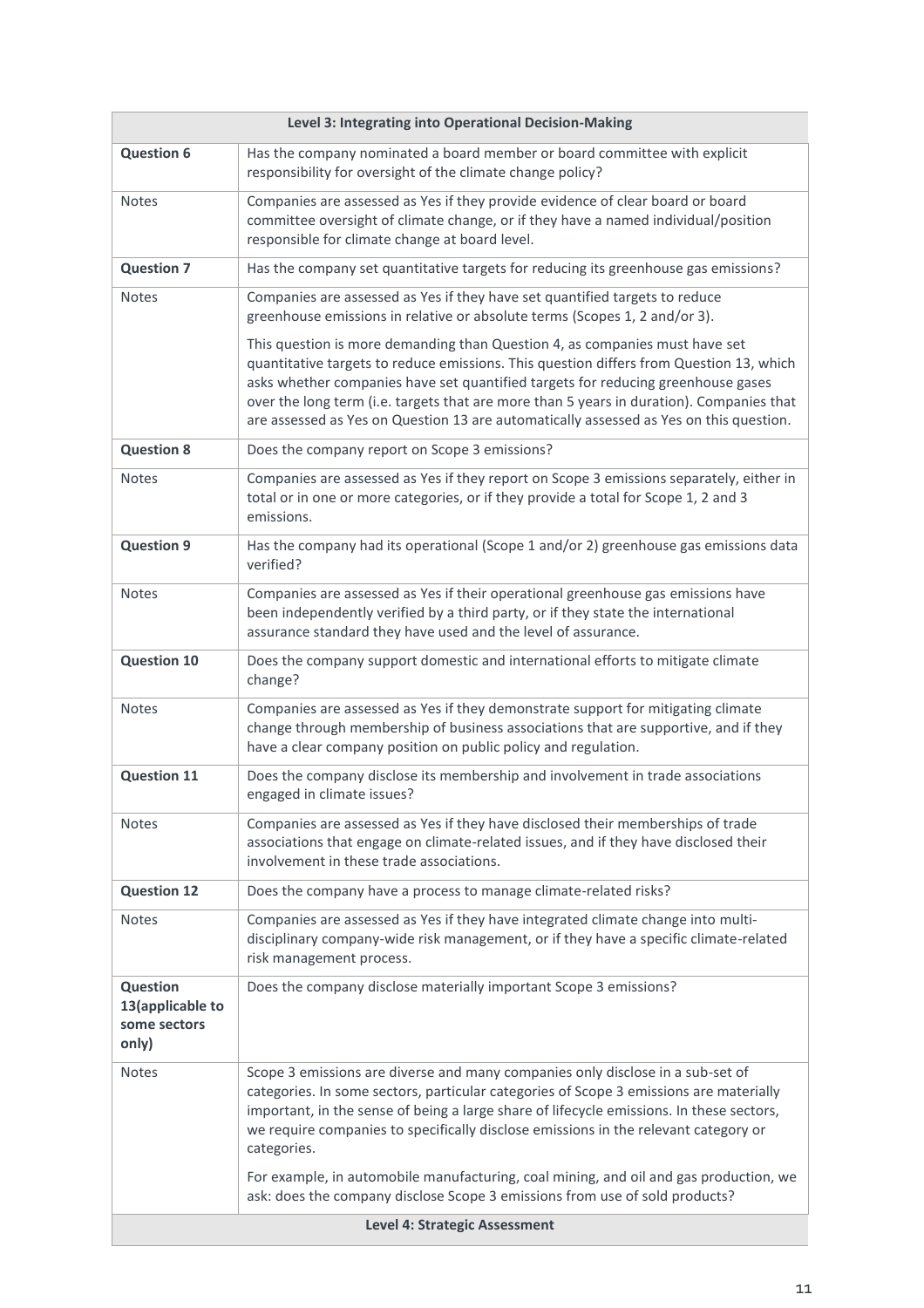| <b>Question 14</b> | Has the company set long-term quantitative targets for reducing its greenhouse gas<br>emissions?                                                                                                                                                                                                                                                                                      |
|--------------------|---------------------------------------------------------------------------------------------------------------------------------------------------------------------------------------------------------------------------------------------------------------------------------------------------------------------------------------------------------------------------------------|
| <b>Notes</b>       | Companies are assessed as Yes if they have set quantified, long-term targets (i.e. more<br>than 5 Years in duration) to reduce greenhouse emissions in relative or absolute terms<br>(Scopes 1, 2 and/or 3).                                                                                                                                                                          |
|                    | This question is more demanding than Question 7, as the targets must not only be<br>quantitative, they must also be long-term.                                                                                                                                                                                                                                                        |
| <b>Question 15</b> | Does the company's remuneration for senior executives incorporate climate change<br>performance?                                                                                                                                                                                                                                                                                      |
| <b>Notes</b>       | Companies are assessed as Yes if executive remuneration incorporates climate change<br>performance.                                                                                                                                                                                                                                                                                   |
| <b>Question 16</b> | Does the company incorporate climate change risks and opportunities in their<br>strategy?                                                                                                                                                                                                                                                                                             |
| <b>Notes</b>       | Companies are assessed as Yes if they detail how they incorporate climate change risks<br>and opportunities in their strategy (mitigation, new products, R&D, etc.), and if they<br>disclose the impact of climate change risks and opportunities on financial planning<br>(OPEX, CAPEX, M&A, debt).                                                                                  |
| <b>Question 17</b> | Does the company undertake climate scenario planning?                                                                                                                                                                                                                                                                                                                                 |
| <b>Notes</b>       | Companies are assessed as Yes if they mention the 2 degrees scenario in relation to<br>business planning or confirm they have conducted climate related scenario analysis,<br>and if they describe the business impact of one or more climate scenario analysis.                                                                                                                      |
| <b>Question 18</b> | Does the company disclose an internal price of carbon?                                                                                                                                                                                                                                                                                                                                |
| <b>Notes</b>       | Companies are assessed as Yes if they have and disclose their internal carbon price.                                                                                                                                                                                                                                                                                                  |
| <b>Question 19</b> | Does the company ensure consistency between its climate change policy and the<br>positions taken by trade associations of which it is a member?                                                                                                                                                                                                                                       |
| <b>Notes</b>       | Companies are assessed as Yes if they have a stated policy or commitment to ensure<br>consistency between their climate change policy and the position taken by the trade<br>associations of which they are members, and for responding appropriately in those<br>instances where the trade association positions is significantly weaker than or<br>contradicts that of the company. |

#### <span id="page-11-0"></span>**3.4. Mapping to TCFD recommendations**

TCFD has made recommendations on company disclosures on climate change in four areas:

- 1. **Governance**; companies' governance around climate-related risks and opportunities.
- 2. **Strategy**; the actual and potential impacts of climate-related risks and opportunities on the organization's businesses, strategy, and financial planning.
- 3. **Risk management**; the processes used by the organization to identify, assess, and manage climate-related risks.
- 4. **Metrics and targets**; the metrics and targets used to assess and manage relevant climate-related risks and opportunities.

Appendix 1 shows how TPI's indicators map on to the TCFD framework.

#### <span id="page-11-1"></span>**3.5. Summary of changes from 2018**

We have **added two new questions**. They are: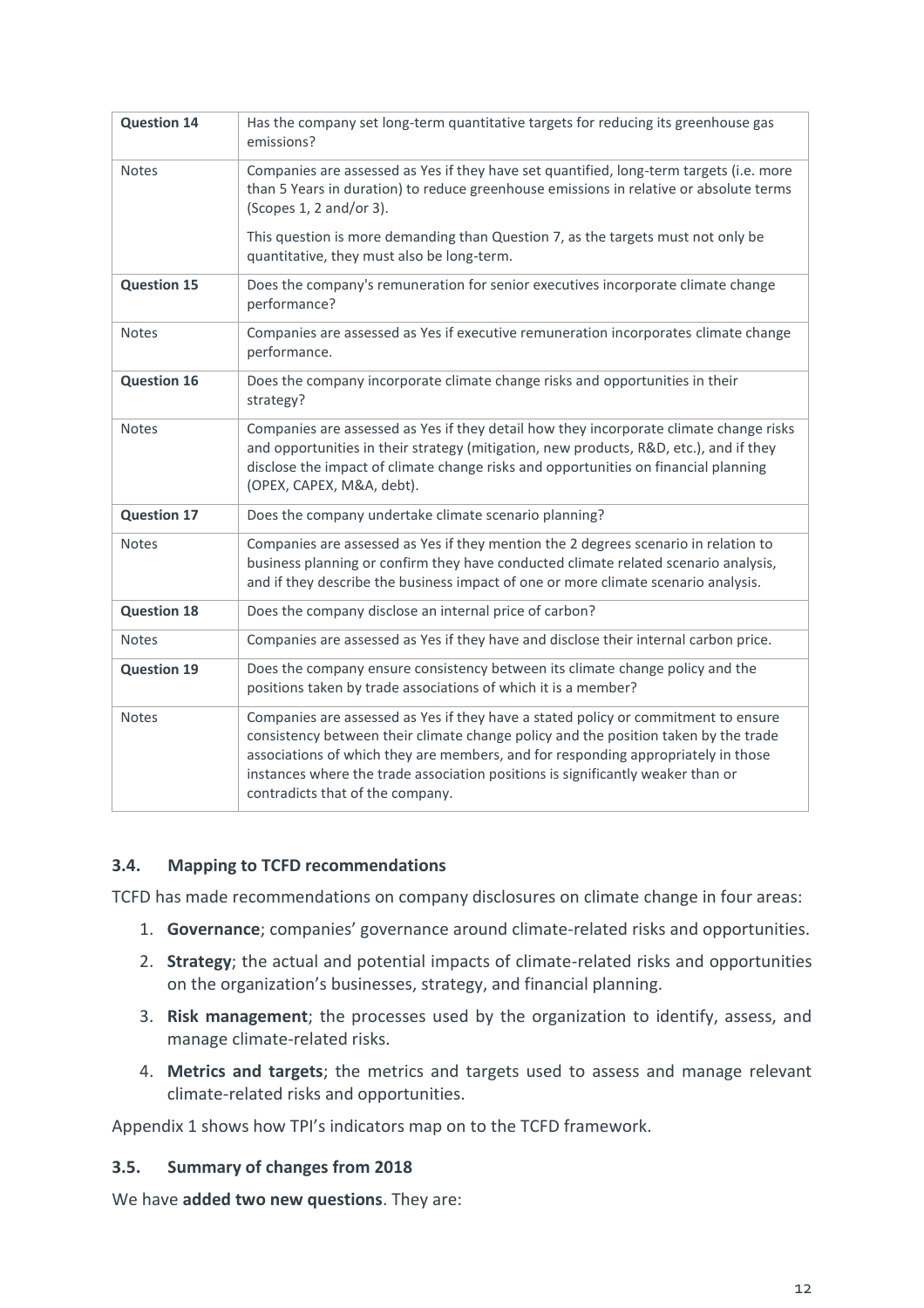- Does the company disclose its membership and involvement in trade associations engaged in climate issues? (Question 11, Level 3)
- Does the company ensure consistency between its climate change policy and the positions taken by trade associations of which it is a member? (Question 19, Level 4)

Both new questions broaden the Management Quality framework to allow for analysis of companies' lobbying on climate change. Consequently, TPI can differentiate companies that have a consistent position on climate change in their public disclosure and lobbying efforts.

Two minor modifications have also been made to existing questions:

.

- Question 2 (Level 1), "Does the company recognise climate change as a relevant risk and/or opportunity for the business?" The rules underpinning this question have been modified to acknowledge that in some cases companies do not explicitly state that climate change is a relevant business risk/opportunity in their disclosures, but their implementation of other relatively advanced carbon management practices strongly implies that they do recognise this. Thus, as well as demonstrating explicit recognition of climate change as a relevant risk and/or opportunity for the business via the indicator underpinning Q2 itself, a company can now score Yes on Question 2 if it is assessed as Yes on at least two of Q12, 14, 15, 16, 17, 18 and 19.
- Question 15 (Level 4) has changed from "Has the company incorporated environmental, social and governance issues into executive remuneration?" to "Does the company's remuneration for senior executives incorporate climate change performance?" Thus the focus of this question has been narrowed from environmental, social and governance issues in general to climate change performance in particular.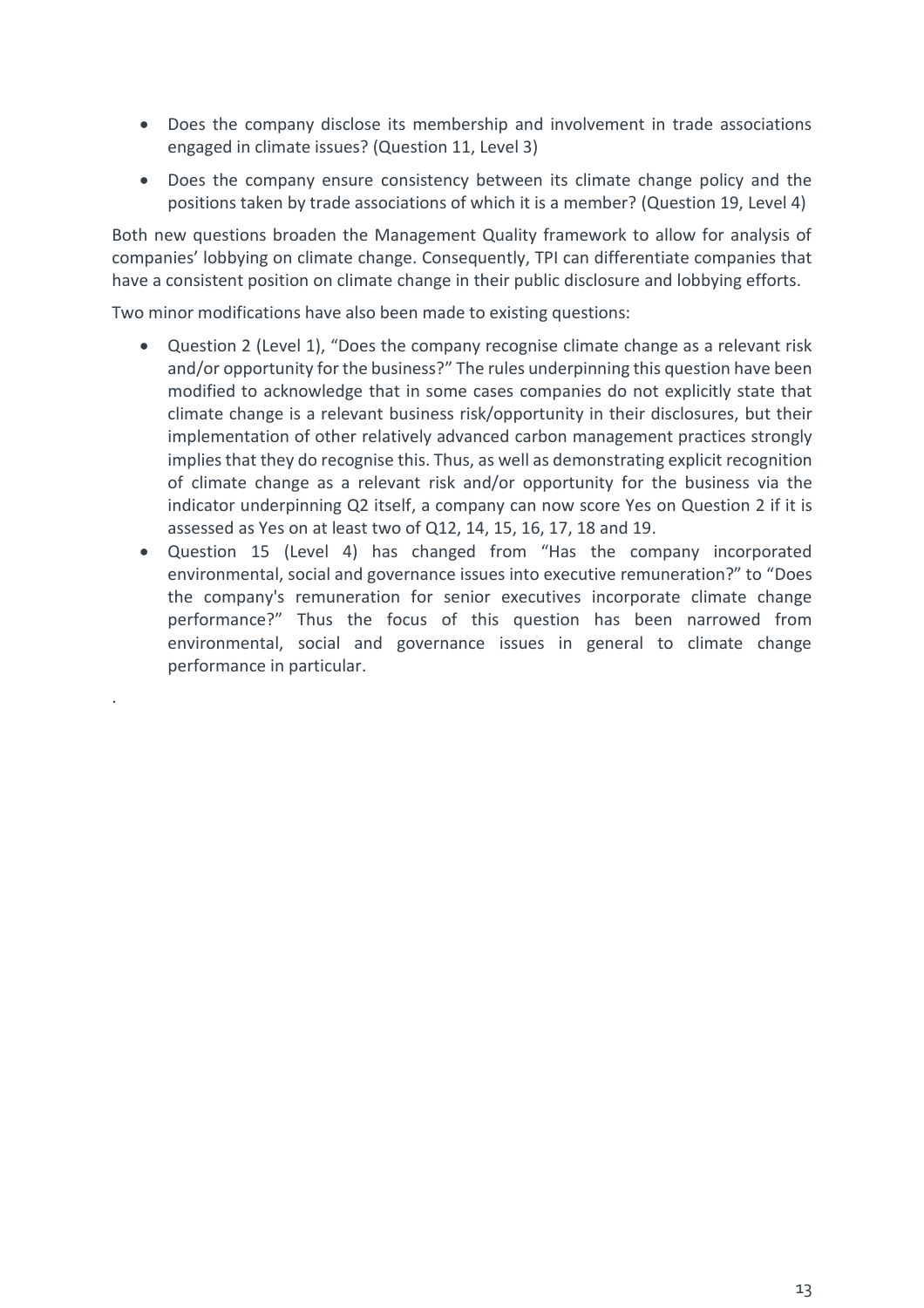#### <span id="page-13-0"></span>**4. CARBON PERFORMANCE ASSESSMENT**

TPI's Carbon Performance assessment is based on the Sectoral Decarbonization Approach  $(SDA)^2$  [7]. The SDA translates greenhouse gas emissions targets made at the international level (e.g. under the Paris Agreement to the UN Framework Convention on Climate Change) into appropriate benchmarks, against which the performance of individual companies can be compared.

The SDA is built on the principle of recognising that different sectors of the economy (e.g. oil and gas production, electricity generation and automobile manufacturing) face different challenges arising from the low-carbon transition, including where emissions are concentrated in the value chain, and how costly it is to reduce emissions. Other approaches to translating international emissions targets into company benchmarks have applied the same decarbonisation pathway to all sectors, regardless of these differences [8].

Therefore the SDA takes a sector-by-sector approach, comparing companies within each sector against each other and against sector-specific benchmarks, which establish the performance of an average company that is aligned with international emissions targets.

Applying the SDA can be broken down into the following steps:

- A global carbon budget is established, which is consistent with international emissions targets, for example keeping global warming below 2°C. To do this rigorously, some input from a climate model is required.
- The global carbon budget is allocated across time and to different regions and industrial sectors. This typically requires an integrated economy-energy model, and these models usually allocate emissions reductions by region and by sector according to where it is cheapest to reduce emissions and when (i.e. the allocation is costeffective). Cost-effectiveness is, however, subject to some constraints, such as political and public preferences, and the availability of capital. This step is therefore driven primarily by economic and engineering considerations, but with some awareness of political and social factors.
- In order to compare companies of different sizes, sectoral emissions are normalised by a relevant measure of sectoral activity (e.g. physical production, economic activity). This results in a benchmark path for emissions intensity in each sector:

$$
Emissions intensity = \frac{Emissions}{Activity}
$$

Assumptions about sectoral activity need to be consistent with the emissions modelled and therefore should be taken from the same economy-energy modelling, where possible.

- Companies' recent and current emissions intensity is calculated and their future emissions intensity can be estimated based on emissions targets they have set (i.e. this assumes companies exactly meet their targets).<sup>3</sup> Together these establish emissions intensity paths for companies.
- Companies' emissions intensity paths are compared with each other and with the relevant sectoral benchmark pathway.

<sup>2</sup> The Sectoral Decarbonization approach (SDA) was created by CDP, WWF, WRI in 2015.

<sup>&</sup>lt;sup>3</sup> Alternatively, future emissions intensity could be calculated based on other data provided by companies on their business strategy and capital expenditure plans.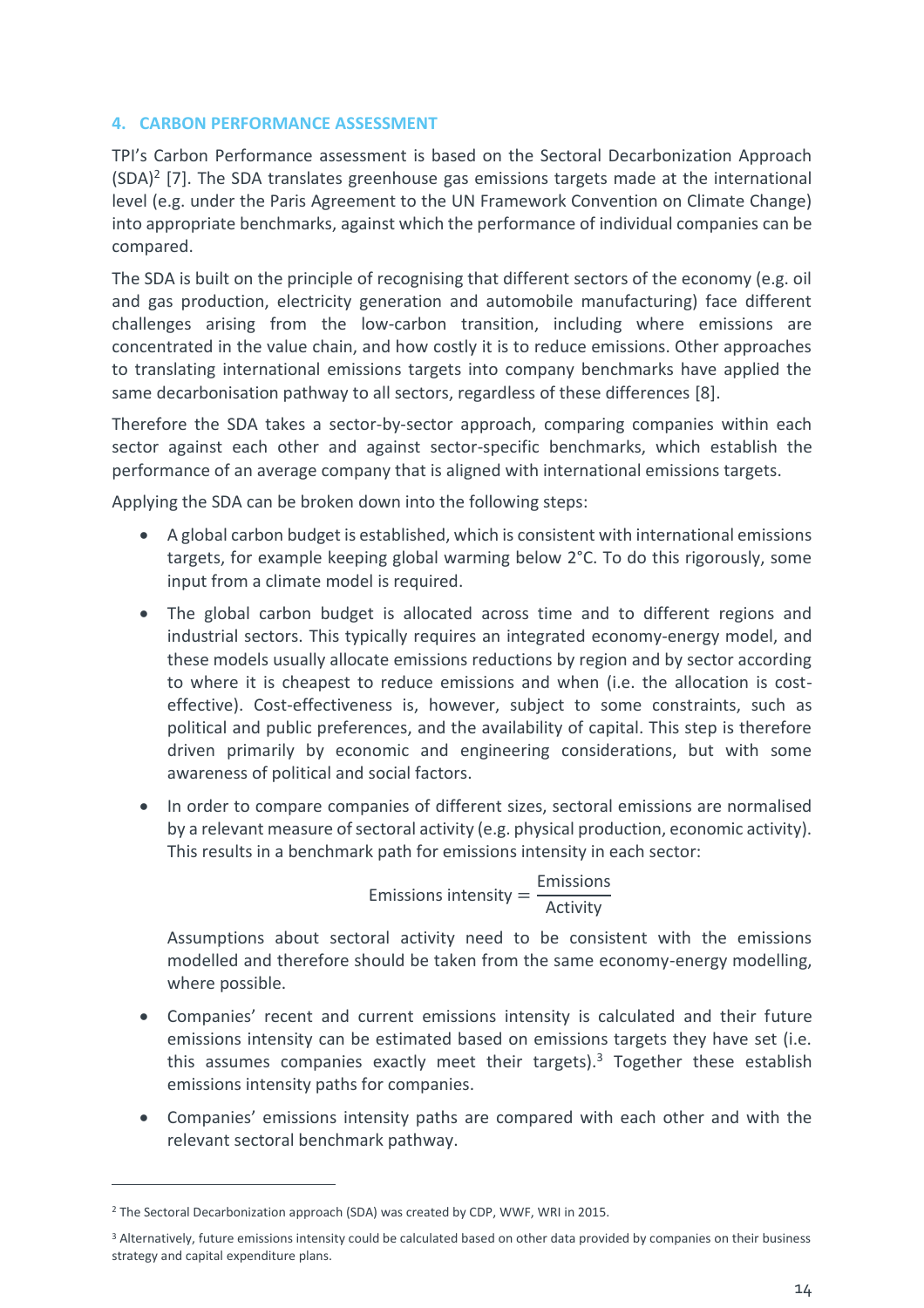In the majority of sectors, TPI uses the following sectoral benchmark pathways/scenarios:

- 1. A **2 Degrees** scenario, which is consistent with the overall aim of the Paris Agreement to hold "the increase in the global average temperature to well below 2°C above preindustrial levels and to pursue efforts to limit the temperature increase to 1.5°C above pre-industrial levels", albeit at the low end of the range of ambition.[10]
- 2. A **Paris Pledges** scenario, which is consistent with the global aggregate of emissions reductions pledged by countries as part of the Paris Agreement in the form of Nationally Determined Contributions or NDCs. Several studies have documented that this aggregate is currently insufficient to put the world on a path to limit warming to 2°C, even if it will constitute a departure from a business-as-usual trend.[11]–[13]
- 3. A **Below 2 Degrees** scenario, which is consistent with the higher level of ambition in the overall aim of the Paris Agreement.

In the airlines and autos sectors, slightly different benchmarks to 2 and 3 are used to reflect additional sources of uncertainty, notably the extent to which shifting demand for different transport modes will affect what is required of companies in these sectors.

The usual source of data for these scenarios is the modelling of the International Energy Agency (IEA), via its biennial *Energy Technology Perspectives* report.[9] However, for some sectors it is necessary to draw upon other modelling. For example, TPI has used the modelling of the International Council on Clean Transportation (ICCT) in the automobile manufacturing sector.

In line with TPI's philosophy, companies' emissions intensity paths are derived from public disclosures (including responses to the annual CDP questionnaire, as well as companies' own reports, e.g. sustainability reports) as far as possible. In particular, only company disclosures are used to estimate recent and current emissions intensity, and company disclosures are also the source of information on targets for future emissions.

Further details of how the Carbon Performance methodology is applied in specific sectors can be found in TPI's occasional Methodology Notes.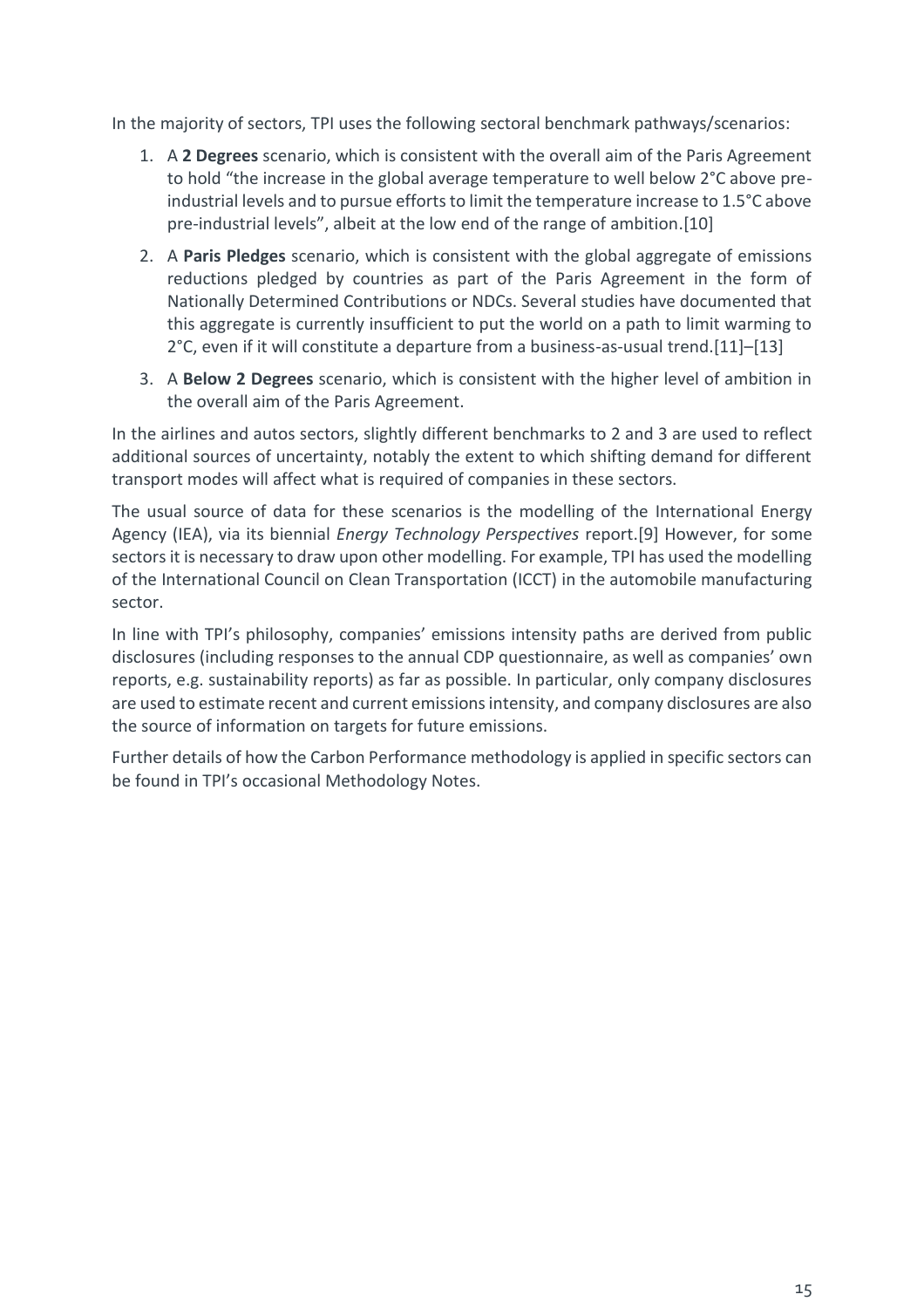#### **BIBLIOGRAPHY**

- [1] S. B. Hughes, A. Anderson and S. Golden, "Corporate environmental disclosures: are they useful in determining environmental performance?," Journal of Accounting and Public Policy, vol. 20, no. 3, pp. 217-240, 2001.
- [2] C. H. Cho and D. M. Patten, "The role of environmental disclosures as tools of legitimacy: A research note," Accounting, Organizations and Society, vol. 32, no. 7, pp. 639-647, 2007.
- [3] M. Freedman and B. Jaggi, "Global warming and corporate disclosures: A comparative analysis of companies from the European Union, Japan and Canada," Advances in Environmental Accounting & Management, vol. 4, pp. 129-160, 2009.
- [4] L. Luo and Q. Tang, "Does voluntary carbon disclosure reflect underlying carbon performance?," Journal of Contemporary Accounting & Economics, vol. 10, no. 3, pp. 191-205, 2014.
- [5] B. Doda, C. Gennaioli, A. Gouldson, D. Grover and R. Sullivan, "Are Corporate Carbon Management Practices Reducing Corporate Carbon Emissions?," Corporate Social Responsibility and Environmental Management, vol. 23, no. 5, pp. 257-270, 2016.
- [6] W. Qian and S. Schaltegger, "Revisiting carbon disclosure and performance: Legitimacy and management views," The British Accounting Review, vol. 49, no. 4, pp. 365-379, 2017.
- [7] O. Krabbe, G. Linthorst, K. Blok, W. Crijns-Graus, D. P. van Vuuren, N. Hoehne, P. Faria, N. Aden and A. Carrillo Pineda, "Aligning corporate greenhouse-gas emissions targets with climate goals," Nature Climate Change, vol. 5, pp. 1057-1060, 2015.
- [8] J. Randers, "Greenhouse gas emissions per unit of value added ("GEVA") A corporate guide to voluntary climate action," Energy Policy, vol. 48, pp. 46-55, 2012.
- [9] UNFCCC, "Paris Agreement," 2015.
- [10] UNEP, "The Emissions Gap Report 2015: A UNEP Synthesis Report," Nairobi, 2015.
- [11] R. Boyd, J. Cranston Turner, and B. Ward, "Intended nationally determined contributions: what are the implications for greenhouse gas emissions in 2030?," London, 2015.
- [12] United Nations, "Adoption of the Paris Agreement," 2015.
- [13] International Energy Agency, Energy Technology Perspectives 2017. International Energy Agency, 2017.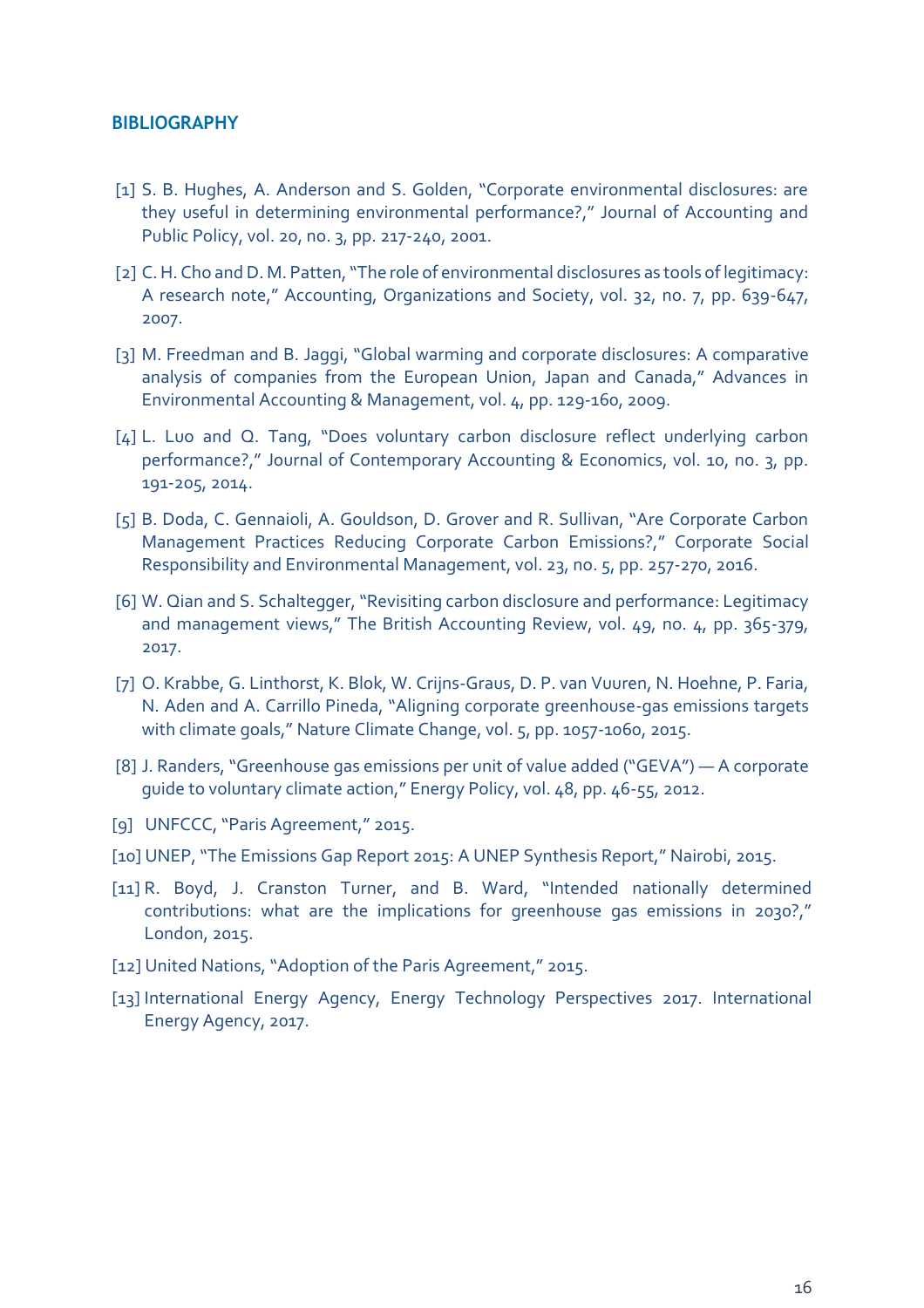#### <span id="page-16-0"></span>**5. DISCLAIMER**

- 1. Data and information published in this paper and on the TPI website is intended principally for investor use but, before any such use, you should read the [TPI website](https://transitionpathwayinitiative.org/) terms and conditions to ensure you are complying with some basic requirements which are designed to safeguard the TPI whilst allowing sensible and open use of TPI data. References in these terms and conditions to "data" or "information" on the website shall include the carbon performance data, the management quality indicators or scores, and all related information.
- 2. By accessing the data and information published in the report and on this website, you acknowledge that you understand and agree to these website terms and conditions. In particular, please read paragraphs 4 and 5 below which details certain data use restrictions
- 3. The data and information provided by the TPI can be used by you in a variety of ways – such as to inform your investment research, your corporate engagement and proxy-voting, to analyse your portfolios and publish the outcomes to demonstrate to your stakeholders your delivery of climate policy objectives and to support the TPI in its initiative. However, you must make your own decisions on how to use TPI data as the TPI cannot guarantee the accuracy of any data made available, the data and information on the website is not intended to constitute or form the basis of any advice (investment, professional or otherwise), and the TPI does not accept any liability for any claim or loss arising from any use of, or reliance on, the data or information. Furthermore, the TPI does not impose any obligations on supporting organisations to use TPI data in any particular way. It is for individual organisations to determine the most appropriate ways in which TPI can be helpful to their internal processes.
- 4. Subject to paragraph 3 above, none of the data or information on the website is permitted to be used in connection with the creation, development, exploitation, calculation, dissemination, distribution or publication of financial indices or analytics products or datasets (including any scoring, indicator, metric or model relating to environmental, climate, carbon, sustainability or other similar considerations) or financial products (being exchange traded funds, mutual funds, undertakings collective investment in transferable securities (UCITS), collective investment schemes, separate managed accounts, listed futures and listed options); and you are prohibited from using any data or information on the website in any of such ways and from permitting or purporting to permit any such use.
- 5. Notwithstanding any other provision of these website terms and conditions, none of the data or information on the website may be reproduced or made available by you to any other person except that you may reproduce an insubstantial amount of the data or information on the website for the uses permitted above. The data and information on the website may not be used in any way other than as permitted above. If you would like to use any such data or information in a manner that is not permitted above, you will need TPI's written permission. In this regard, please email all inquiries to [tpi@unpri.org.](mailto:tpi@unpri.org)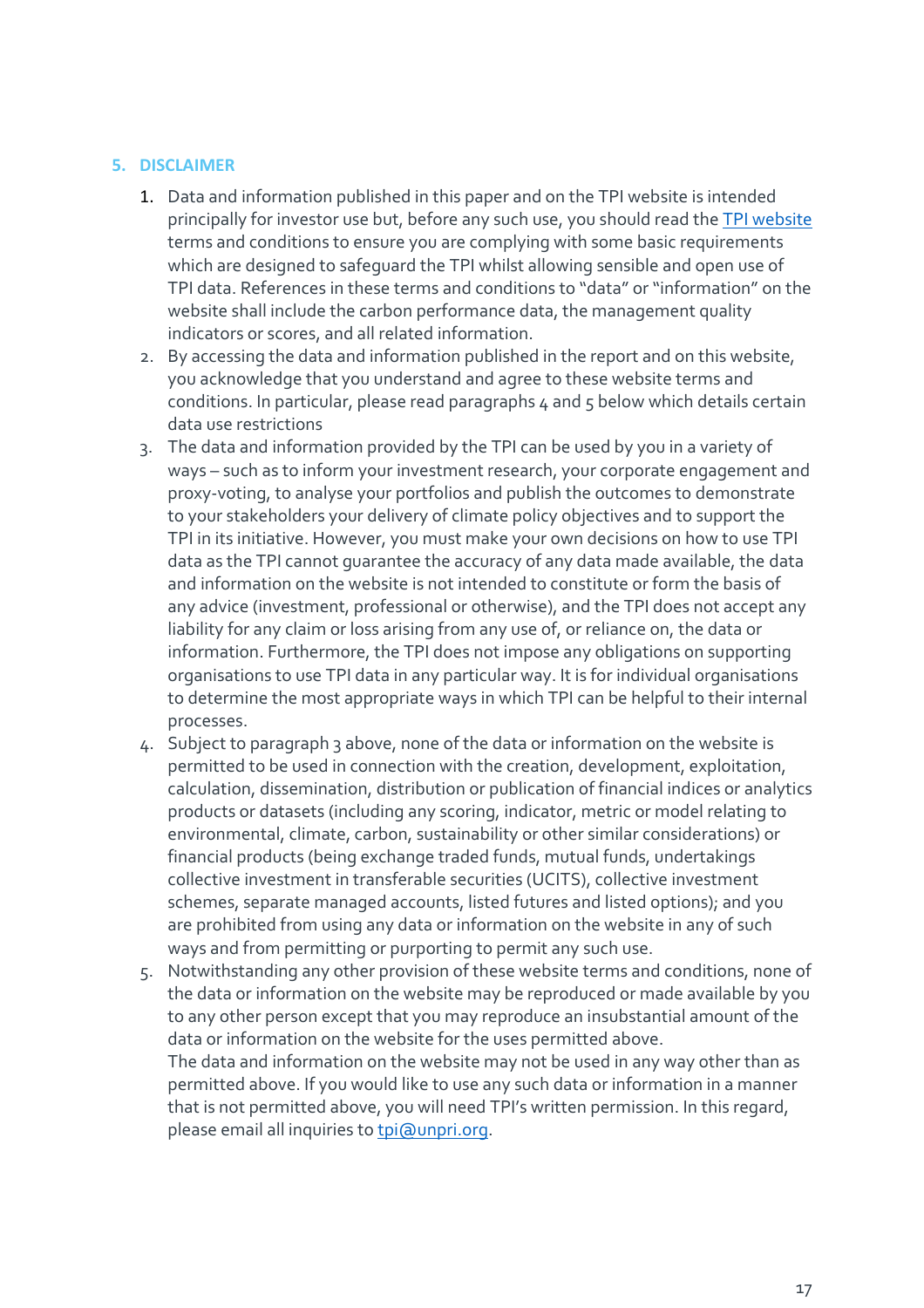<span id="page-17-0"></span>

| Governance                                                                                             | <b>Strategy</b>                                                                                                                                                                                            | <b>Risk management</b>                                                                                                                                               | <b>Metrics and targets</b>                                                                                                                                         |
|--------------------------------------------------------------------------------------------------------|------------------------------------------------------------------------------------------------------------------------------------------------------------------------------------------------------------|----------------------------------------------------------------------------------------------------------------------------------------------------------------------|--------------------------------------------------------------------------------------------------------------------------------------------------------------------|
| Disclose the organization's governance<br>around climate-related risks and<br>opportunities.           | Disclose the actual and potential<br>impacts of climate-related risks and<br>opportunities on the organization's<br>businesses, strategy, and financial<br>planning where such information is<br>material. | Disclose how the organization<br>identifies, assesses, and manages<br>climate-related risks.                                                                         | Disclose the metrics and targets used to<br>assess and manage relevant climate-<br>related risks and opportunities where<br>such information is material.          |
| <b>Recommended disclosures</b>                                                                         |                                                                                                                                                                                                            |                                                                                                                                                                      |                                                                                                                                                                    |
| a) Describe the board's oversight of<br>climate-related risks and opportunities.                       | a) Describe the climate-related risks and<br>opportunities the organization has<br>identified over the short, medium, and<br>long term.                                                                    | a) Describe the organization's processes<br>for identifying and assessing climate-<br>related risks.                                                                 | a) Disclose the metrics used by the<br>organization to assess climate-related<br>risks and opportunities in line with its<br>strategy and risk management process. |
| b) Describe management's role in<br>assessing and managing climate-related<br>risks and opportunities. | b) Describe the impact of climate-<br>related risks and opportunities on the<br>organization's businesses, strategy, and<br>financial planning.                                                            | b) Describe the organization's processes<br>for managing climate-related risks.                                                                                      | b) Disclose Scope 1, Scope 2, and, if<br>appropriate, Scope 3 greenhouse gas<br>(GHG) emissions, and the related risks.                                            |
|                                                                                                        | c) Describe the resilience of the<br>organization's strategy, taking into<br>consideration different climate-related<br>scenarios, including a 2°C or lower<br>scenario.                                   | c) Describe how processes for<br>identifying, assessing, and managing<br>climate-related risks are integrated into<br>the organization's overall risk<br>management. | c) Describe the targets used by the<br>organization to manage climate-related<br>risks and opportunities and<br>performance against targets.                       |
| <b>TPI indicators</b>                                                                                  |                                                                                                                                                                                                            |                                                                                                                                                                      |                                                                                                                                                                    |
| Q1, Q2, Q3, Q6, Q11, Q15, Q19                                                                          | Q10, Q12, Q16, Q17, Q18                                                                                                                                                                                    | Q12, Q16                                                                                                                                                             | Q4, Q5, Q7, Q8, Q9, Q13, Q14                                                                                                                                       |

# **APPENDIX 1. Mapping of TPI's management quality framework to TCFD recommendations**